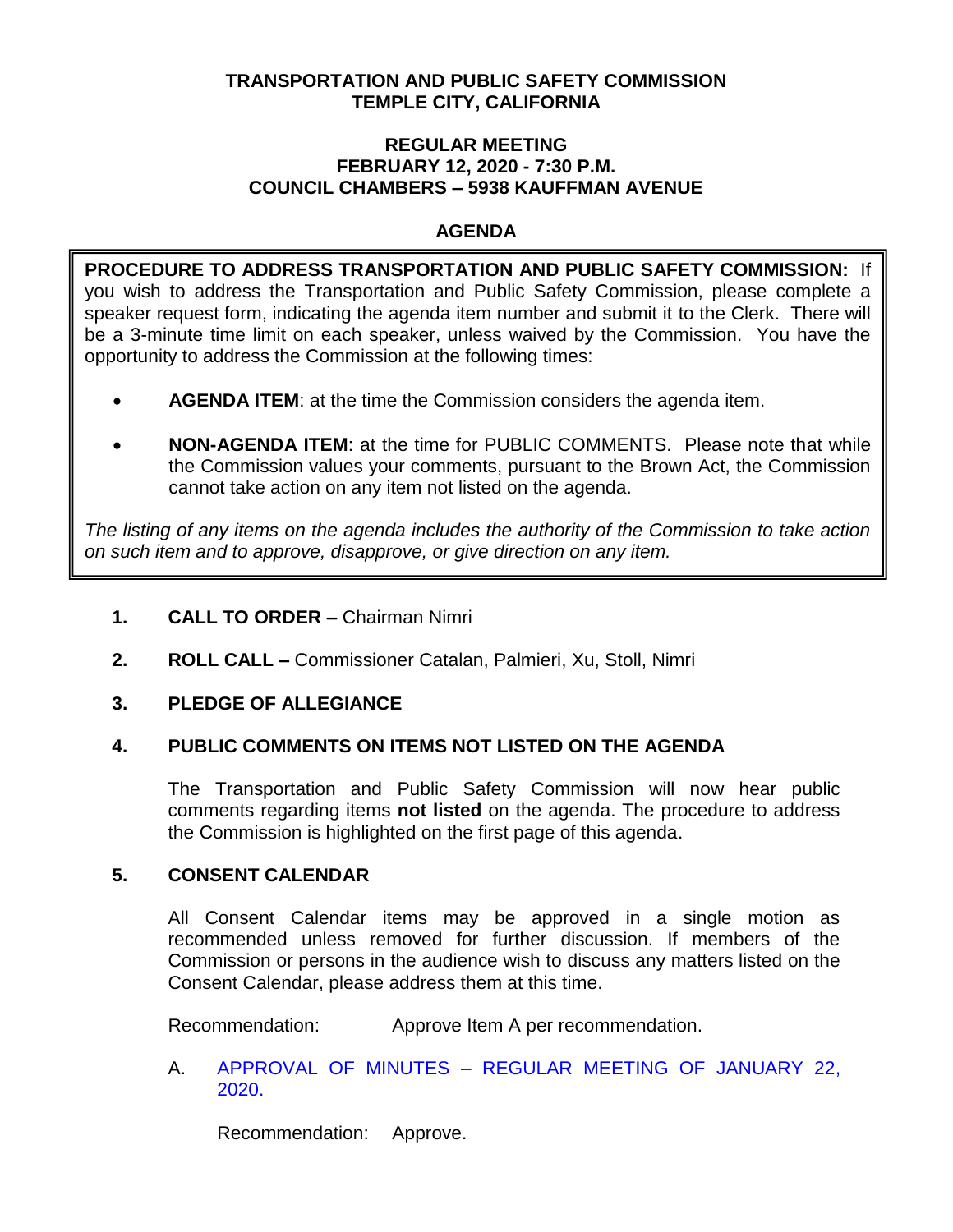# **6. PARKING CITATION HEARINGS**

Please note that the hearing is an informal proceeding and the rules of evidence required in a court trial do not apply.

## *Hearing Procedures:*

- When your case is called, approach the podium and state your name and address for the record.
- State whether or not you are the registered owner of the vehicle cited. If you are not the owner, please state your relationship to the owner.
- If you have a witness testifying on your behalf, the witness may be asked to wait in the lobby until called by the Commission.
- Present your case to the Commission. If you are submitting any documents or photographs relevant to your case, they will be retained by the City as part of the official file.
- The Commission will render a decision to uphold or dismiss your citation. A written notification of the Commission's decision will be mailed to you.
- If your citation is upheld, you may appeal the decision of the Commission to the Los Angeles Superior Court – Stanley Mosk Courthouse. You must file your appeal within 30 days from the date the written notification is mailed to you.

# **A. HEARINGS IN PERSON**

|    | 1.             | Tao T. Liu                 | <b>Citation No. TC010015954</b> |
|----|----------------|----------------------------|---------------------------------|
|    | $2_{-}$        | <b>Kao Phouasalit</b>      | <b>Citation No. TC030011007</b> |
|    | 3.             | David Liao                 | <b>Citation No. TC030011573</b> |
|    | 4.             | <b>Analynn Tran</b>        | <b>Citation No. TC030011240</b> |
|    | 5.             | <b>Jaime Chavez</b>        | <b>Citation No. TC010015641</b> |
|    | 6.             | David Chen                 | <b>Citation No. TC030011140</b> |
|    | 7.             | Lynn Knoblauch             | <b>Citation No. TC030011277</b> |
|    | 8 <sub>1</sub> | <b>Brian Easton</b>        | <b>Citation No. TC030012055</b> |
|    | 9 <sub>1</sub> | <b>Brian Easton</b>        | <b>Citation No. TC030012056</b> |
| В. |                | <b>WRITTEN DECLARATION</b> |                                 |
|    | 1.             | <b>Meng Meng Wang</b>      | <b>Citation No. TC030011337</b> |
|    |                |                            |                                 |

- **7. UNFINISHED BUSINESS** None
- **8. NEW BUSINESS** None
- **9. COMMUNICATIONS** None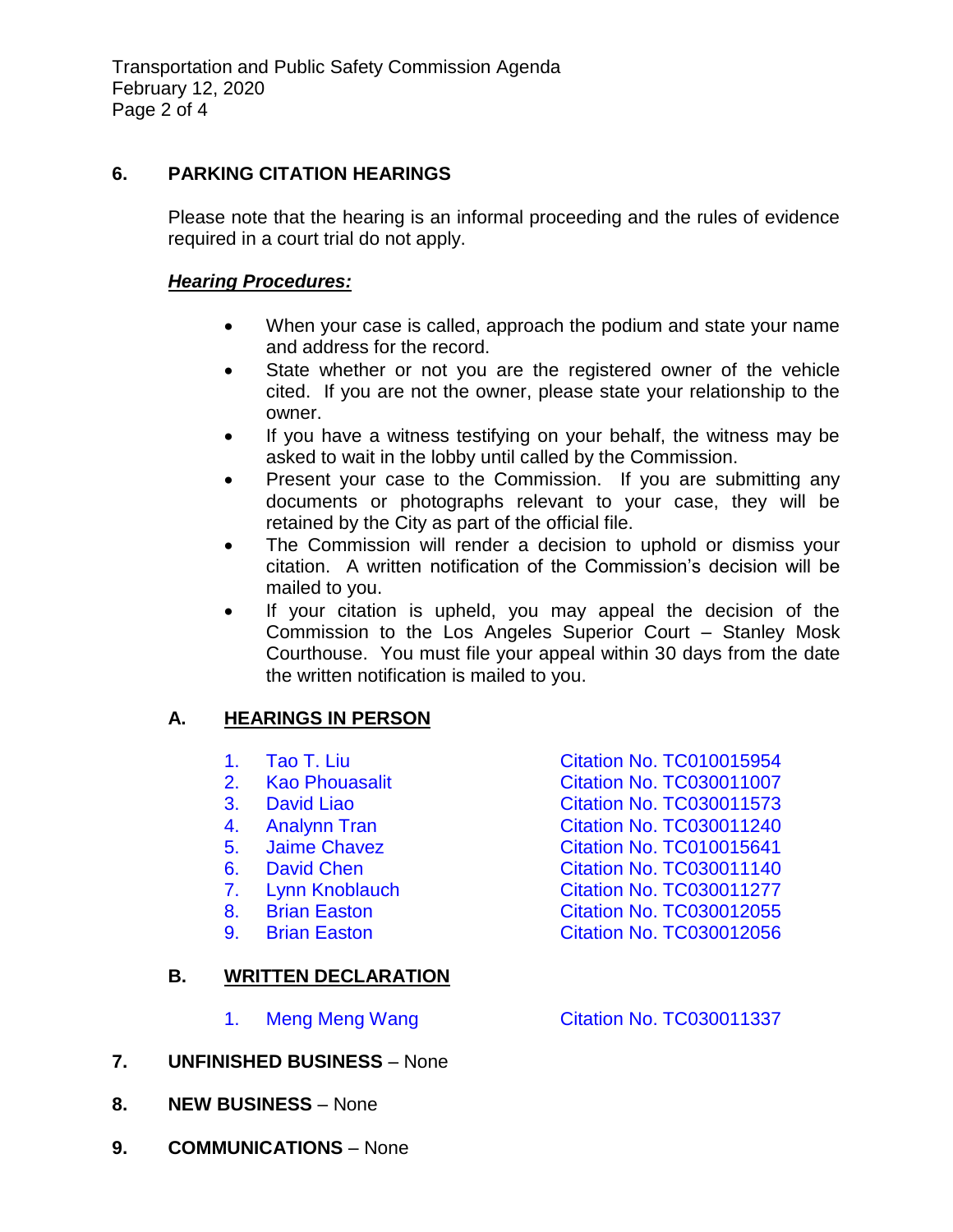Transportation and Public Safety Commission Agenda February 12, 2020 Page 3 of 4

#### **10. ADDITIONAL PUBLIC COMMENTS ON ITEMS NOT LISTED ON THE AGENDA**

The Transportation and Public Safety Commission will now hear additional public comments regarding items **not listed** on the agenda. The procedure to address the Commission is highlighted on the first page of this agenda.

# **11. MATTERS FROM CITY OFFICIALS**

### **12. COMMISSION ITEMS SEPARATE FROM THE REGULAR AGENDA**

- A. COMMISSIONER CATALAN
- B. COMMISSIONER PALMIERI
- C. COMMISSOINER XU
- D. VICE CHAIRMAN STOLL
- E. CHAIRMAN NIMRI

### **13. ADJOURNMENT**

The next regular meeting of the Transportation and Public Safety Commission will be held on February 26, 2020 at 7:30 p.m. in the Council Chambers, 5938 Kauffman Avenue, Temple City.

#### **NEXT REGULAR MEETING OF:**

| CITY COUNCIL                                | 7:30 P.M. | Feb. 26. 2020 |
|---------------------------------------------|-----------|---------------|
| <b>PARKS &amp; RECREATION COMMISSION</b>    | 7:30 P.M. | Feb. 19. 2020 |
| <b>PLANNING COMMISSION</b>                  | 7:30 P.M. | Feb 25, 2020  |
| TRANSPORTATION AND PUBLIC SAFETY COMMISSION | 7:30 P.M. | Mar. 11. 2020 |
| YOUTH COMMITTEE                             | 5:30 P.M. | Feb. 27. 2020 |

Notice: Staff reports or other written documentation relating to each item of business of this Agenda are available for viewing on the City's website at [www.templecity.us](http://www.templecity.us/) and are on file in the Community Development Department located at City Hall, 9701 Las Tunas Drive, Temple City, California, and are available for review during regular office hours.

In compliance with the American with Disabilities Act, if you need special assistance to participate in this meeting, please contact the Secretary at (626) 285-2171. Notification 48 hours prior to the meeting will enable the City to make reasonable arrangements to ensure accessibility to this meeting.